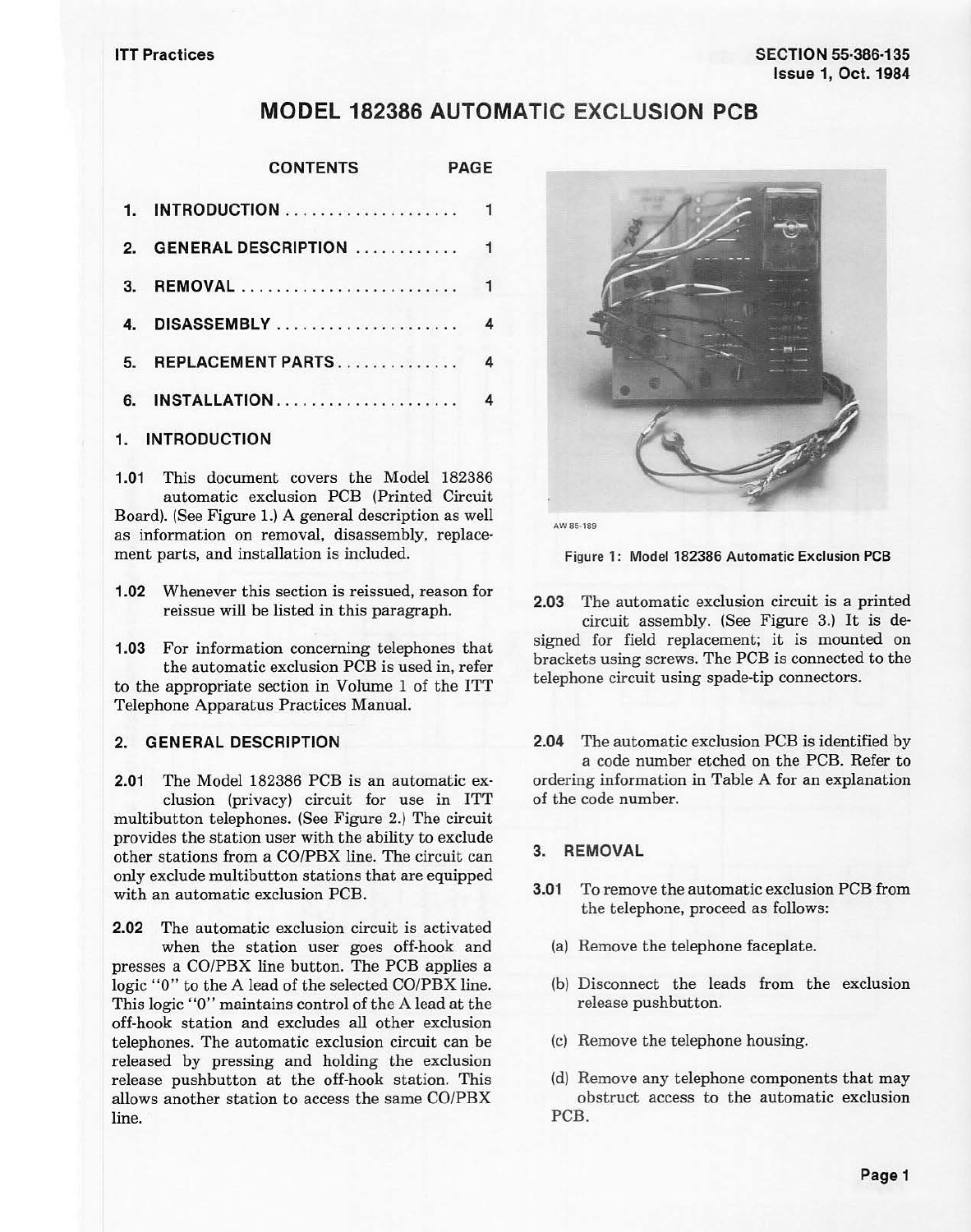



Figure 2: Model 182386 Automatic Exclusion PCB, Schematic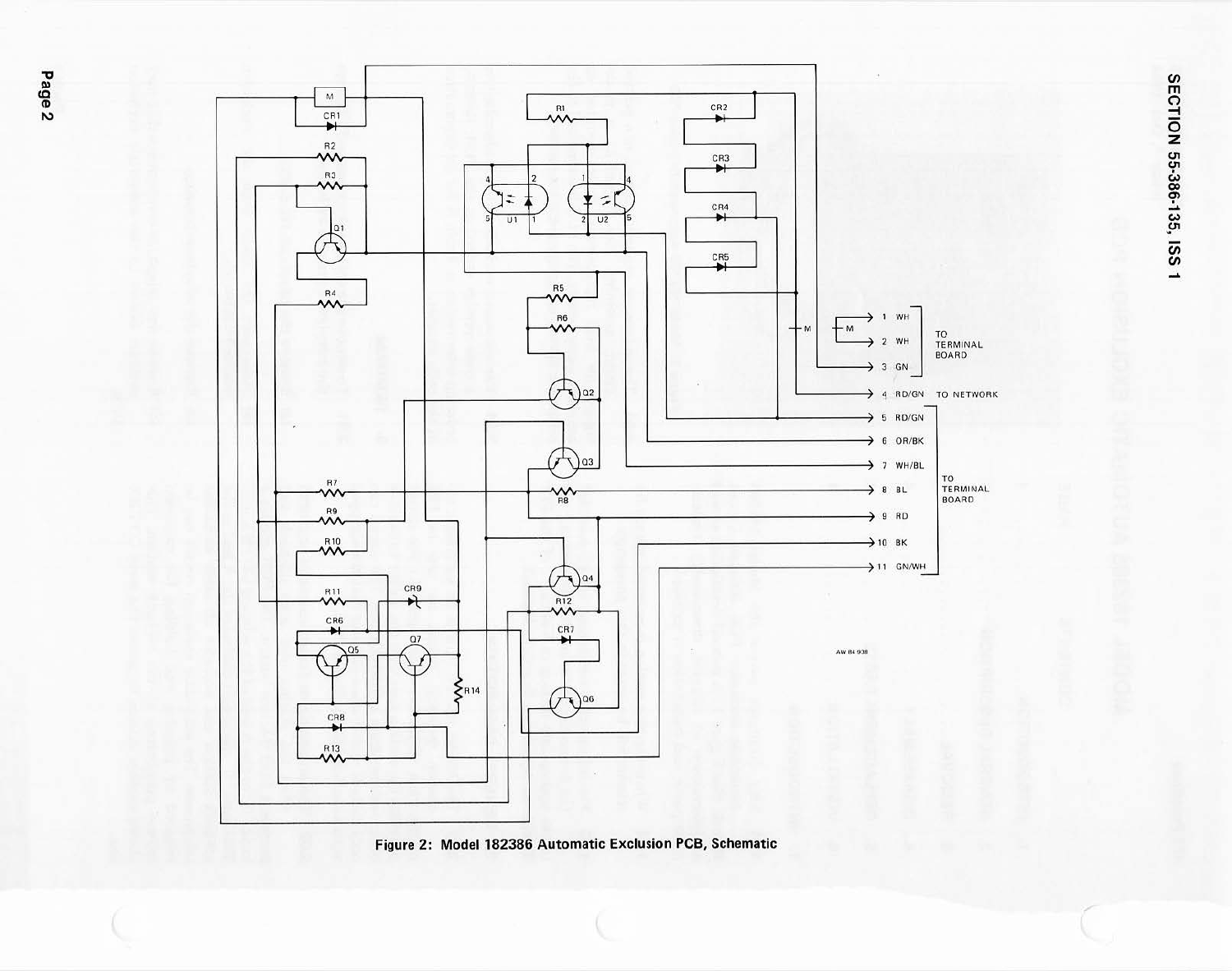



### TABLE A

ORDERING INFORMATION

| <b>CODE NUMBERS</b>                          |                  |                                                      |                  |                     |  |  |
|----------------------------------------------|------------------|------------------------------------------------------|------------------|---------------------|--|--|
|                                              |                  | PCB CODE NUMBERS ARE FORMED IN TWO STEPS AS FOLLOWS: |                  |                     |  |  |
|                                              |                  |                                                      |                  | 182386<br>101       |  |  |
| (1)                                          | PCB Model Number |                                                      |                  |                     |  |  |
|                                              | (See Part 1)     |                                                      |                  |                     |  |  |
| (2)                                          | PCB Style        |                                                      |                  |                     |  |  |
|                                              | (See Part 2)     |                                                      |                  |                     |  |  |
| <b>PCB MODEL NUMBER</b><br>PART <sub>1</sub> |                  |                                                      | PART 2 PCB STYLE |                     |  |  |
|                                              | CODE             | <b>DESCRIPTION</b>                                   | <b>CODE</b>      | <b>DESCRIPTION</b>  |  |  |
|                                              | 182386           | Model 182386 Automatic                               | 101              | <b>Standard PCB</b> |  |  |
|                                              |                  | <b>Exclusion PCB</b>                                 |                  |                     |  |  |

AW84-99d